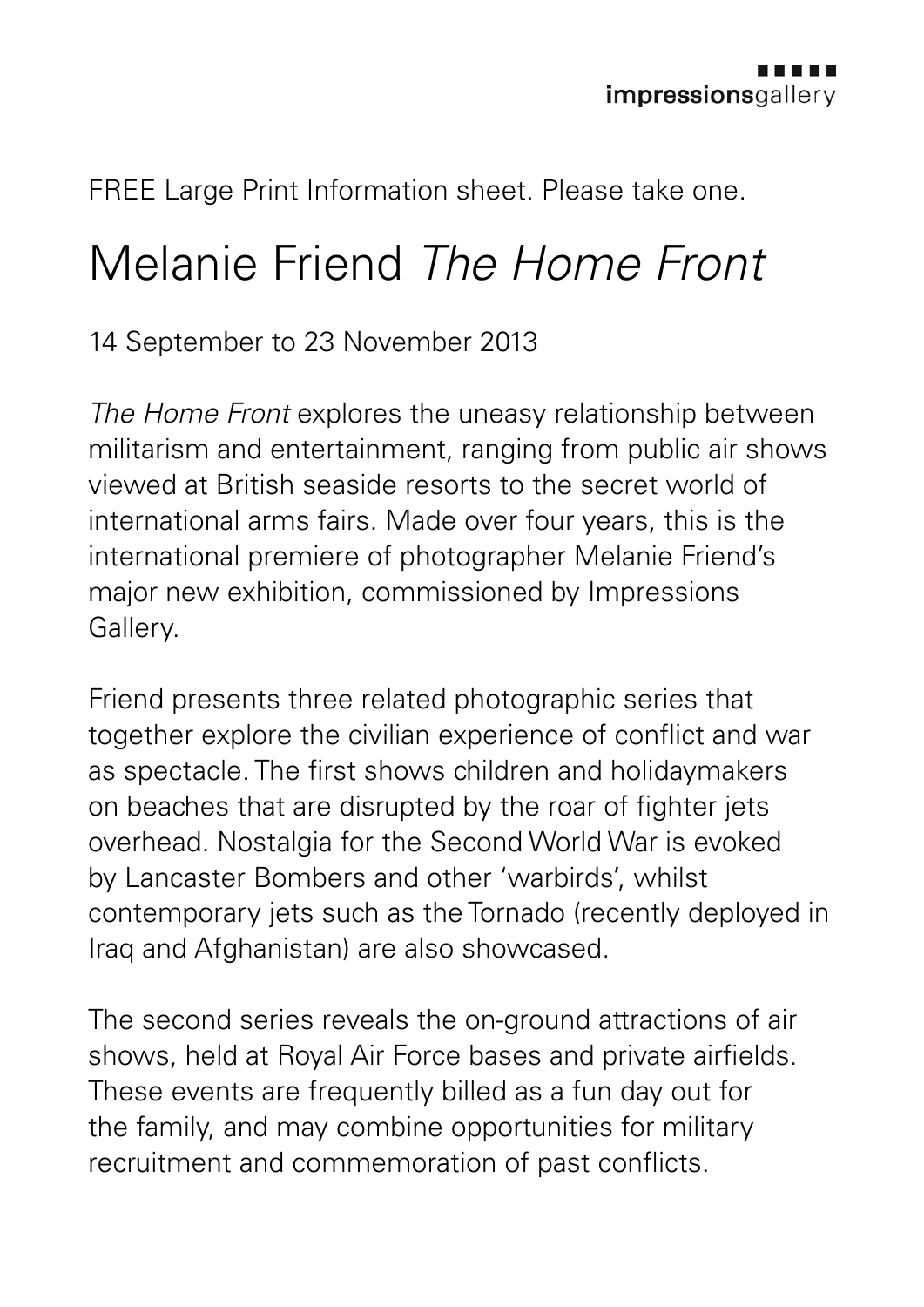In the final series, Friend offers a rare glimpse into the environments of international arms fairs and air show trade days, usually off-limits to the general public. Her photographs depict how military technology and services are marketed and sold, from the latest drone aircraft to goldplated automatic weapons.

**To find out more**, pick up an exhibition guide, browse our reading table, or watch the short video featuring an interview with the artist.

**Artist Talk** Melanie Friend will be discussing her work with Pippa Oldfield, Head of Programme at Impressions Gallery, at our free artist talk on Saturday 12 October at 2pm. Booking is advised.

**Publication** The new full colour hardback book *The Home Front* is published by Dewi Lewis in association with Impressions Gallery, and available from the Gallery Shop at the special exhibition price £20 (usual price £25).

**Melanie Friend** began her career as a photojournalist and radio reporter producing features for the anti-nuclear movement and for The Guardian, Times Educational Supplement, BBC Radio Four and BBC World Service. Much of her work has directly or indirectly engaged with conflict. From the mid 1990s she began working on long-term photographic projects, exhibiting at international museums and galleries including Gallery 44 Centre for Contemporary